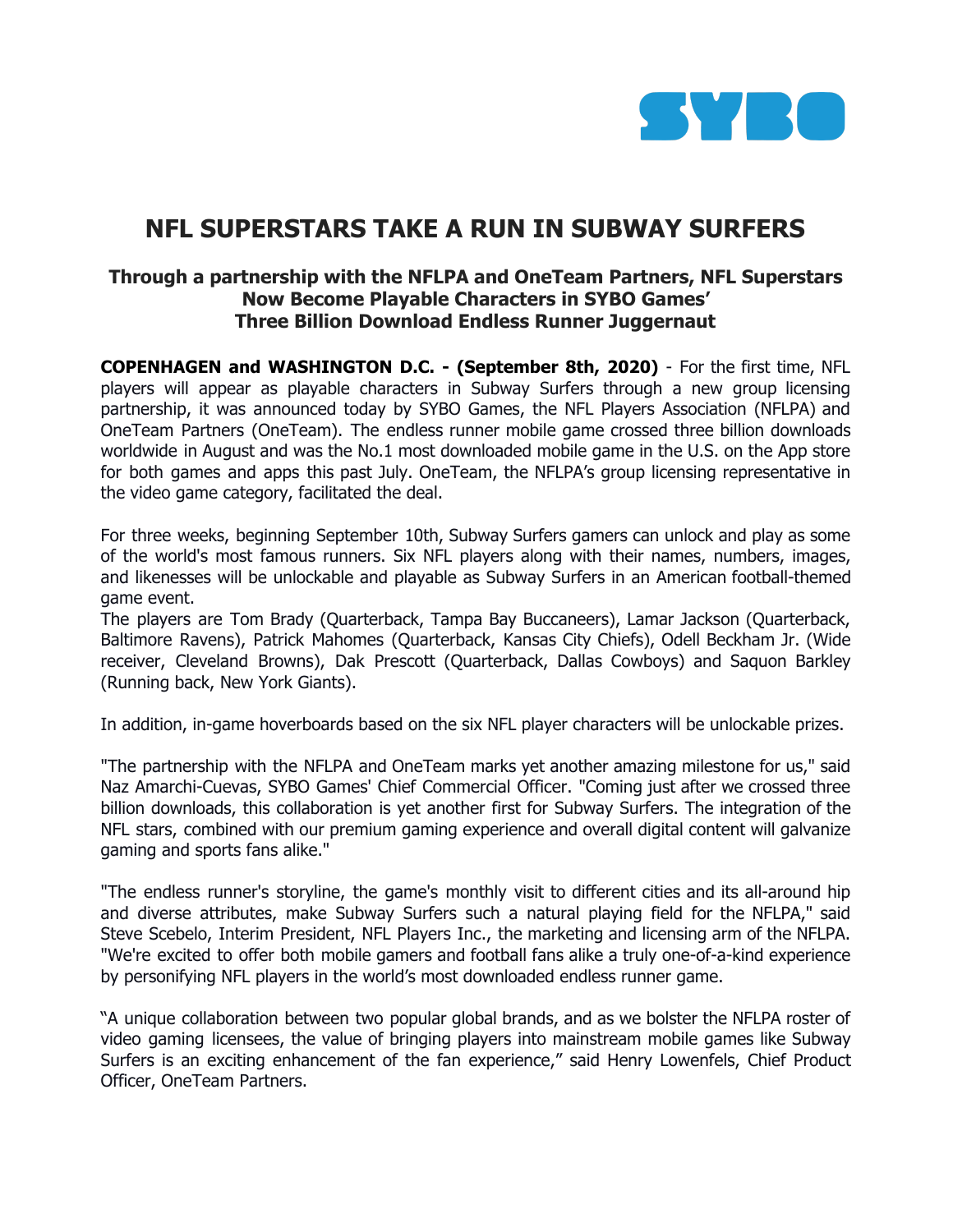In August, Subway Surfers crossed three billion downloads globally and is currently leading the download charts in the United States as the most downloaded free game AND free app on iOs, per industry analyst Sensor Tower. It was named the most downloaded game of the decade in late 2019 by App [Annie.](https://www.appannie.com/en/insights/market-data/a-look-back-at-the-top-apps-games-of-the-decade/)

Originally conceived as an animation property in 2009, creators Sylvester Rishøj Jensen and Bodie Jahn-Mulliner won first prize for best animation movie about a cool character that hangs out at an old subway station, avoiding a grumpy inspector and his dog. Their short film gave birth to Subway Surfers, the mobile game in 2012.

#### **###**

## **About SYBO:**

SYBO is a Danish mobile games developer founded in 2010, known for the massive mobile hit Subway Surfers (co-developed and published by Kiloo). Danish animation school graduates, Sylvester Rishøj Jensen and Bodie Jahn-Mulliner, founded SYBO in 2010 after winning 1st prize for best animation movie in 2009. Their short film gave birth to Subway Surfers. Today, the game is completely self-published by SYBO who continues to develop regular updates for Subway Surfers.

Subway Surfers topped 2019's most downloaded mobile game in the world. Subway Surfers has been downloaded more than 3 billion times since its launch. To find out more please visit <http://sybogames.com/>.

#### **About the NFL Players Association:**

The National Football League Players Association ("NFLPA") is the union for professional football players in the National Football League. Established in 1956, the NFLPA has a long history of assuring proper recognition and representation of players' interests. The NFLPA has shown that it will do whatever is necessary to assure that the rights of players are protected—including ceasing to be a union, if necessary, as it did in 1989. In 1993, the NFLPA again was officially recognized as the union representing the players and negotiated a landmark Collective Bargaining Agreement ("CBA") with the NFL. The current CBA will govern the sport through the 2030 NFL season.

#### **About NFL Players Inc.:**

NFL Players Inc., the licensing and marketing arm of the NFLPA, connects businesses to the power of NFL players. NFL Players Inc. creates customized business solutions for partners, through licensing, marketing strategy and player activations. For more information, please visit nflpa.com/players.

#### **About OneTeam Partners:**

Formed in November 2019, OneTeam Partners is a joint venture between the National Football League Players Association (NFLPA), Major League Baseball Players Association (MLBPA) and RedBird Capital.